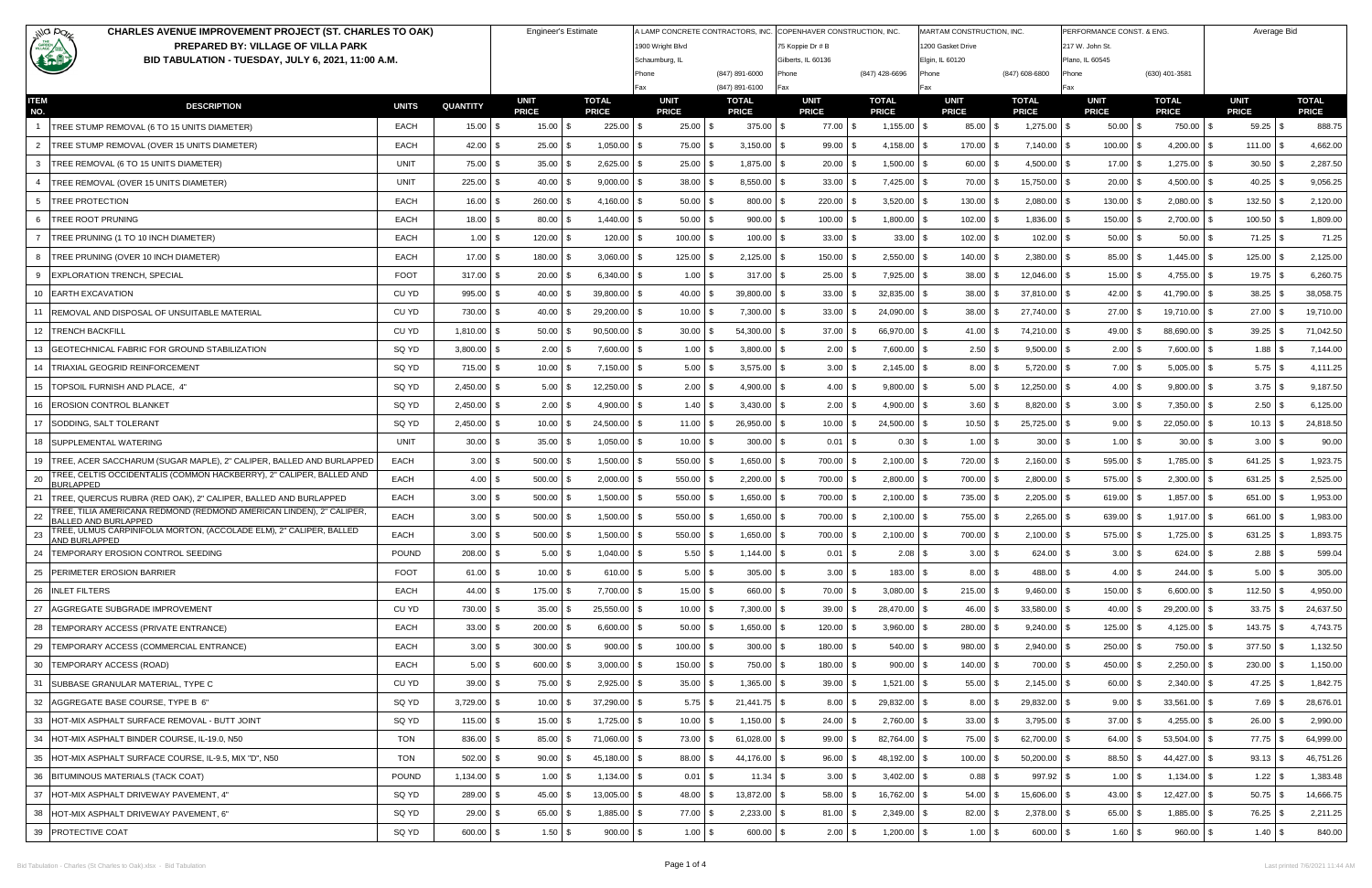| illa po <sub>r</sub><br><b>CHARLES AVENUE IMPROVEMENT PROJECT (ST. CHARLES TO OAK)</b>                    |              | <b>Engineer's Estimate</b> |                             |                              |                             | A LAMP CONCRETE CONTRACTORS, INC. COPENHAVER CONSTRUCTION, INC. |                      | MARTAM CONSTRUCTION, INC.<br>1200 Gasket Drive |                             | PERFORMANCE CONST. & ENG.    |                                    | Average Bid                  |                             |                              |
|-----------------------------------------------------------------------------------------------------------|--------------|----------------------------|-----------------------------|------------------------------|-----------------------------|-----------------------------------------------------------------|----------------------|------------------------------------------------|-----------------------------|------------------------------|------------------------------------|------------------------------|-----------------------------|------------------------------|
| <b>CARDEN</b><br>PREPARED BY: VILLAGE OF VILLA PARK<br>BID TABULATION - TUESDAY, JULY 6, 2021, 11:00 A.M. |              |                            |                             |                              |                             | 1900 Wright Blvd<br>Schaumburg, IL                              |                      | 75 Koppie Dr # B<br>Gilberts, IL 60136         |                             |                              | 217 W. John St.<br>Plano, IL 60545 |                              |                             |                              |
|                                                                                                           |              |                            |                             |                              | Phone                       | (847) 891-6000                                                  | hone?                | (847) 428-6696                                 | Elgin, IL 60120<br>Phone    | (847) 608-6800               | Phone                              | (630) 401-3581               |                             |                              |
|                                                                                                           |              |                            |                             |                              | Fax                         | (847) 891-6100                                                  | Fax                  |                                                | Fax                         | Fax                          |                                    |                              |                             |                              |
| <b>ITEM</b><br><b>DESCRIPTION</b><br>NO.                                                                  | <b>UNITS</b> | <b>QUANTITY</b>            | <b>UNIT</b><br><b>PRICE</b> | <b>TOTAL</b><br><b>PRICE</b> | <b>UNIT</b><br><b>PRICE</b> | <b>TOTAL</b><br><b>PRICE</b>                                    | UNIT<br><b>PRICE</b> | <b>TOTAL</b><br><b>PRICE</b>                   | <b>UNIT</b><br><b>PRICE</b> | <b>TOTAL</b><br><b>PRICE</b> | <b>UNIT</b><br><b>PRICE</b>        | <b>TOTAL</b><br><b>PRICE</b> | <b>UNIT</b><br><b>PRICE</b> | <b>TOTAL</b><br><b>PRICE</b> |
| 40   PORTLAND CEMENT CONCRETE DRIVEWAY PAVEMENT, 6 INCH                                                   | SQ YD        | 277.00 \$                  | 65.00 \$                    | 18,005.00 \$                 | 66.00 \$                    | 18,282.00 \$                                                    | $59.00$ \$           | 16,343.00 \$                                   | 71.00 \$                    | 19,667.00 \$                 | 66.00 \$                           | 18,282.00 \$                 | $65.50$ \$                  | 18,143.50                    |
| 41   PORTLAND CEMENT CONCRETE DRIVEWAY PAVEMENT, 8 INCH                                                   | SQ YD        | $84.00$ \ \$               | 75.00                       | 6,300.00                     | 100.00                      | $8,400.00$ \ \$                                                 | 63.00                | 5,292.00                                       | 82.00<br>\$                 | $6,888.00$ \ \$              | $81.00$ \$                         | 6,804.00                     | 81.50                       | 6,846.00                     |
| 42 PORTLAND CEMENT CONCRETE SIDEWALK 5 INCH                                                               | SQ FT        | $5,599.00$ \$              | 8.00                        | 44,792.00                    | 6.30                        | $35,273.70$ \$                                                  | 8.00                 | 44,792.00                                      | 6.50<br>-\$                 | $36,393.50$ \$               | 8.00                               | 44,792.00                    | $7.20$ \$                   | 40,312.80                    |
| 43 PORTLAND CEMENT CONCRETE SIDEWALK 6 INCH                                                               | SQ FT        | 456.00 \$                  | $9.00$ \$                   | 4,104.00 \$                  |                             | $3,306.00$ \$                                                   | $9.00$ \ \$          | $4,104.00$ \$                                  | $7.00$ \$                   | $3,192.00$ \ \$              | $9.50$ \ \ \$                      | $4,332.00$ \$                |                             | 3,734.64                     |
| 44   PORTLAND CEMENT CONCRETE SIDEWALK 8 INCH                                                             | SQ FT        | $44.00$ \ \$               | $10.00$ \$                  | 440.00                       | $10.00$ \$                  | $440.00$ \$                                                     | $10.00$ \$           | 440.00                                         | $9.00$ \$<br>l \$           | $396.00$ \$                  | $27.00$ \$                         | $1,188.00$ \$                | $14.00$ \ \$                | 616.00                       |
| 45   DETECTABLE WARNINGS                                                                                  | SQ FT        | $161.00$ \\$               | $35.00$ \$                  | 5,635.00                     | $25.00$   \$                | $4,025.00$ \$                                                   | 28.00                | 4,508.00                                       | $31.00$ \$<br>-\$           | $4,991.00$ \$                | $26.00$ \$                         | $4,186.00$ \$                | $27.50$ \$                  | 4,427.50                     |
| 46 PAVEMENT REMOVAL                                                                                       | SQ YD        | $3,728.00$ \$              | 15.00                       | 55,920.00                    | 12.60                       | 46,972.80 \$                                                    | 15.00                | 55,920.00                                      | $16.00$ \$<br>\$            | 59,648.00 \$                 | 10.00<br>l \$                      | 37,280.00                    | 13.40                       | 49,955.20                    |
| 47 DRIVEWAY PAVEMENT REMOVAL                                                                              | SQ YD        | 558.00 \$                  | $15.00$ \$                  | 8,370.00 \$                  | $10.00$ \$                  | 5,580.00 \$                                                     | $15.00$ \$           | 8,370.00 \$                                    | $16.00$ \$                  | $8,928.00$ \ \$              | $9.00$ \ \$                        | $5,022.00$ \$                | $12.50$ \$                  | 6,975.00                     |
| 48 COMBINATION CURB AND GUTTER REMOVAL                                                                    | <b>FOOT</b>  | $2,650.00$ \$              | $6.00$ \$                   | 15,900.00                    | $4.50$ \$                   | $11,925.00$ \$                                                  | $6.00$ \$            | 15,900.00                                      | $11.00$ \$<br>- \$          | $29,150.00$ \$               | $6.00$ \$                          | 15,900.00                    | $6.88$ \ \ \$<br>l \$       | 18,232.00                    |
| 49 SIDEWALK REMOVAL                                                                                       | SQ FT        | $6,194.00$ \$              | $2.00$ \$                   | 12,388.00                    | $1.00$ \$                   | 6,194.00 \$                                                     | $2.00$ \$            | 12,388.00                                      | $1.50$ \$<br>\$             | $9,291.00$ \$                | $2.00$ \$                          | 12,388.00                    | $1.63$ \$                   | 10,096.22                    |
| 50 CLASS D PATCHES, 16 INCH                                                                               | SQ YD        | $130.00$ \$                | 100.00                      | 13,000.00                    | 112.00                      | 14,560.00 \$                                                    | 110.00               | 14,300.00                                      | 255.00 \$<br>\$             | 33,150.00                    | 204.00<br>∣\$                      | 26,520.00                    | 170.25                      | 22,132.50                    |
| 51<br><b>STRUCTURE EXCAVATION</b>                                                                         | CU YD        | $20.00$ \$                 | $50.00$ \$                  | 1,000.00                     | $45.00$ \$                  | $900.00$ \$                                                     | $45.00$ \$           | 900.00                                         | $94.00$ \$                  | 1,880.00 \$                  | $55.00$ \$                         | 1,100.00                     | $59.75$ \$                  | 1,195.00                     |
| 52 CONCRETE STRUCTURES                                                                                    | CU YD        | $4.00$ \ \$                | 1,500.00                    | 6,000.00                     | 2,000.00                    | $8,000.00$ \$                                                   | 2,000.00             | 8,000.00                                       | $1,940.00$ \$<br>\$         | 7,760.00                     | 1,750.00<br>-\$                    | 7,000.00                     | 1,922.50                    | 7,690.00                     |
| 53 PROTECTIVE COAT                                                                                        | SQ YD        | $16.00$ \$                 | $5.00$ \$                   | 80.00                        | $1.00$ \$                   | $16.00$ \ \$                                                    | $3.00$ \$            | 48.00                                          | $1.00$ \$<br>-\$            | $16.00$ \$                   | $2.00$ \$                          | 32.00                        | $1.75$ \\$                  | 28.00                        |
| 54 REINFORCEMENT BARS, EPOXY COATED                                                                       | POUND        | $400.00$ \$                | 8.00                        | 3,200.00                     | 3.00                        | $1,200.00$ \$                                                   | $3.00$ \$            | 1,200.00                                       | $6.00$ \$<br>-\$            | 2,400.00                     | $4.00$ \ \$                        | 1,600.00                     | $4.00$ \$                   | 1,600.00                     |
| 55 PIPE HANDRAIL                                                                                          | <b>FOOT</b>  | $23.00$ \$                 | $150.00$ \$                 | 3,450.00                     | 275.00 \$                   | $6,325.00$ \$                                                   | 250.00               | 5,750.00                                       | 288.00 \$<br>\$.            | $6,624.00$ \$                | $300.00$ \$                        | 6,900.00                     | 278.25                      | 6,399.75                     |
| 56 STORM SEWERS, CLASS A, 12"                                                                             | <b>FOOT</b>  | $614.00$ \\$               | 75.00                       | 46,050.00                    | 74.00                       | 45,436.00 \$                                                    | 85.00                | 52,190.00                                      | 58.00<br>-\$                | $35,612.00$ \\$              | 52.00                              | 31,928.00                    | 67.25                       | 41,291.50                    |
| 57 STORM SEWERS, CLASS A, 15"                                                                             | <b>FOOT</b>  | $271.00$ \\$               | 85.00                       | 23,035.00                    | 85.00                       | $23,035.00$ \$                                                  | 92.00                | 24,932.00                                      | 68.00                       | 18,428.00<br>\$              | 80.00<br>-\$                       | 21,680.00                    | 81.25<br>- \$               | 22,018.75                    |
| 58 STORM SEWERS, CLASS A, 18"                                                                             | <b>FOOT</b>  | 195.00 \$                  | 95.00                       | 18,525.00                    | 98.00                       | $19,110.00$ \$                                                  | 96.00                | 18,720.00                                      | 76.00 \$<br>-\$             | 14,820.00<br>- \$            | 90.00<br>∣\$                       | 17,550.00                    | 90.00                       | 17,550.00                    |
| 59   STORM SEWERS, CLASS A, 21"                                                                           | <b>FOOT</b>  | 71.00 \$                   | 110.00                      | 7,810.00                     | 110.00                      | 7,810.00 \$                                                     | 105.00               | 7,455.00                                       | 87.00 \$                    | 6,177.00<br>- \$             | 100.00<br>- \$                     | 7,100.00                     | 100.50                      | 7,135.50                     |
| 60 PVC PIPE DRAINS SDR 26 ASTM D-2241 6"                                                                  | <b>FOOT</b>  | $330.00$ \\$               | 50.00                       | $16,500.00$ \\$              | 38.00                       | $12,540.00$ \ \$                                                | 40.00                | 13,200.00                                      | -\$<br>33.00                | 10,890.00                    | 100.00<br>- \$                     | 33,000.00                    | $52.75$ \\$<br>- SS         | 17,407.50                    |
| 61 STORM SEWERS, WATER MAIN QUALITY PIPE, 12"                                                             | <b>FOOT</b>  | $63.00$ \ \$               | 100.00                      | 6,300.00                     | 100.00                      | $6,300.00$ \ \$                                                 | 93.00                | 5,859.00                                       | 108.00                      | 6,804.00                     | 100.00                             | 6,300.00                     | 100.25                      | 6,315.75                     |
| 62 STORM SEWERS, WATER MAIN QUALITY PIPE, 16"                                                             | <b>FOOT</b>  | $8.00$ \ \ \$              | $100.00$ \$                 | $800.00$ \$                  | $150.00$ \$                 | $1,200.00$ \$                                                   | $145.00$ \ \$        | $1,160.00$ \$                                  | $318.00$ \$                 | $2,544.00$ \$                | $200.00$ \$                        | $1,600.00$ \$                | $203.25$ \$                 | 1,626.00                     |
| 63 STORM SEWER REMOVAL                                                                                    | <b>FOOT</b>  | 257.00 \$                  | $15.00$ \$                  | $3,855.00$ \$                | $1.00$ \$                   | $257.00$ \$                                                     | $15.00$ \$           | $3,855.00$ \$                                  | $8.00$ \$                   | $2,056.00$ \$                | $5.00$ \$                          | $1,285.00$ \$                | $7.25$ \\$                  | 1,863.25                     |
| 64 DUCTILE IRON WATER MAIN 6"                                                                             | FOOT         | $6.00$ \ \$                | $200.00$ \ \$               | $1,200.00$ \ \$              | $110.00$ \ \$               | 660.00 \$                                                       | $230.00$ \$          | $1,380.00$ \$                                  | $144.00$ \\$                | 864.00 \$                    | $110.00$ \ \$                      | 660.00 \$                    | $148.50$ \$                 | 891.00                       |
| 65 DUCTILE IRON WATER MAIN 8"                                                                             | <b>FOOT</b>  | $1,320.00$ \$              | 115.00                      | 151,800.00                   | $110.00$ \ \$               | 145,200.00 \$                                                   | $110.00$ \ \$        | 145,200.00                                     | $121.00$ \$<br>-\$          | 159,720.00 \$                | $80.00$ \$                         | 105,600.00                   | 105.25<br>IS.               | 138,930.00<br><b>S</b>       |
| 66 WATER MAIN REMOVAL                                                                                     | <b>FOOT</b>  | 875.00 \$                  | $15.00$ \ \$                | $13,125.00$ \\$              |                             | $875.00$ \ \$                                                   | 12.00                | 10,500.00                                      | $6.00$ \ \$<br>-\$          | $5,250.00$ \ \$              | $5.00$ \ \$                        | $4,375.00$ \$                | $6.00$ \$                   | 5,250.00                     |
| 67 ABANDON EXISTING WATER MAIN                                                                            | L SUM        | $1.00$ \$                  | $4,000.00$ \$               | 4,000.00                     | 10,000.00                   | $10,000.00$ \$                                                  | $1,100.00$ \$        | 1,100.00                                       | $6,500.00$ \$<br>-\$        | $6,500.00$ \ \$              | $3,000.00$ \ \$                    | 3,000.00                     | $5,150.00$ \\$              | 5,150.00                     |
| 68 MJ CAP                                                                                                 | EACH         | $11.00$ \$                 | $400.00$ \$                 | $4,400.00$ \$                | $550.00$ \$                 | $6,050.00$ \$                                                   | $500.00$ \$          | 5,500.00                                       | $1,210.00$ \$<br>-\$        | $13,310.00$ \$               | $225.00$ \$                        | $2,475.00$ \$                | $621.25$ \$                 | 6,833.75                     |
| 69   FIRE HYDRANTS TO BE REMOVED                                                                          | EACH         | $5.00$ \ \$                | 750.00 \$                   | $3,750.00$ \ \$              | 750.00 \$                   | $3,750.00$ \$                                                   | $1,100.00$ \$        | 5,500.00                                       | 800.00 \$<br>l \$           | $4,000.00$ \$                | $2,000.00$ \$                      | 10,000.00                    | $1,162.50$ \$               | 5,812.50                     |
| 70 FIRE HYDRANT WITH AUXILIARY VALVE AND VALVE BOX                                                        | EACH         | $7.00$ \$                  | $7,000.00$ \$               | 49,000.00                    | 7,500.00 \$                 | $52,500.00$ \\$                                                 | $6,700.00$ \$        | 46,900.00                                      | 4,860.00 \$<br>-\$          | $34,020.00$ \$               | $7,000.00$ \$                      | 49,000.00                    | $6,515.00$ \\$              | 45,605.00                    |
| 71 WATER SERVICE CONNECTION (SHORT), 1"                                                                   | EACH         | $19.00$ \$                 | 2,100.00                    | 39,900.00                    | 1,760.00                    | $33,440.00$ \$                                                  | 2,800.00             | 53,200.00                                      | $3,106.00$ \ \$             | 59,014.00 \$                 | 2,800.00<br>- \$                   | 53,200.00                    | 2,616.50                    | 49,713.50                    |
| 72 WATER SERVICE CONNECTION (LONG), 1"                                                                    | EACH         | $20.00$ \$                 | $2,900.00$ \$               | 58,000.00                    | $3,450.00$ \$               | 69,000.00 \$                                                    | $3,900.00$ \$        | 78,000.00                                      | $3,610.00$ \$<br>-\$        | 72,200.00 \$                 | $4,000.00$ \$                      | 80,000.00                    | 3,740.00                    | 74,800.00                    |
| 73 WATER SERVICE CURB BOX                                                                                 | EACH         | $39.00$ \$                 | $200.00$ \$                 | $7,800.00$ \$                | $60.00$ \ \$                | $2,340.00$ \$                                                   | $400.00$ \$          | 15,600.00 \$                                   | $140.00$ \$                 | $5,460.00$ \$                | $150.00$ \$                        | $5,850.00$ \ \$              | $187.50$ \$                 | 7,312.50                     |
| 74 CONNECTION TO EXISTING WATER MAIN 6"                                                                   | EACH         | $2.00$ \$                  | $2,500.00$ \ \;             | 5,000.00                     | $4,600.00$ \$               | $9,200.00$ \$                                                   | $5,500.00$ \$        | 11,000.00                                      | 2,810.00 \$                 | 5,620.00<br>- \$             | $8,000.00$ \$                      | 16,000.00                    | $5,227.50$ \$               | 10,455.00                    |
| 75 CONNECTION TO EXISTING WATER MAIN 12"                                                                  | EACH         | $1.00$ \ \$                | 3,500.00                    | 3,500.00                     |                             | $6,450.00$ \$                                                   | $6,000.00$ \$        | 6,000.00                                       | $3,320.00$ \ \$<br>- \$     | 3,320.00                     | $10,000.00$ \$                     | 10,000.00                    | 6,442.50                    | 6,442.50                     |
| 76   PRESSURE CONNECTION TO EXISTING WATER MAIN 12"                                                       | EACH         | $1.00$ \$                  | $6,000.00$ \$               | 6,000.00                     | $5,750.00$ \$               | $5,750.00$ \$                                                   | $8,000.00$ \$        | 8,000.00                                       | $5,100.00$ \$               | $5,100.00$ \$                | $12,000.00$ \$                     | 12,000.00                    | 7,712.50 \$                 | 7,712.50                     |
| 77   VALVE VAULT, 4' DIAMETER, TYPE 1 FRAME, CLOSED LID                                                   | EACH         | $2.00$ \$                  | $3,500.00$ \$               | 7,000.00                     | $3,450.00$ \$               | $6,900.00$ \$                                                   | $3,000.00$ \$        | 6,000.00                                       | $3,460.00$ \$<br>\$         | 6,920.00<br>- \$             | $4,000.00$ \$                      | 8,000.00                     | $3,477.50$ \$               | 6,955.00                     |
| 78 VALVE VAULT, 5' DIAMETER, TYPE 1 FRAME, CLOSED LID                                                     | EACH         | $1.00$ \$                  | $6,000.00$ \$               | $6,000.00$ \$                | 4,000.00 \$                 | $4,000.00$ \$                                                   | $3,500.00$ \$        | 3,500.00                                       | 4,410.00 \$<br>- \$         | 4,410.00 \$                  | $5,000.00$ \$                      | $5,000.00$ \$                | 4,227.50 \$                 | 4,227.50                     |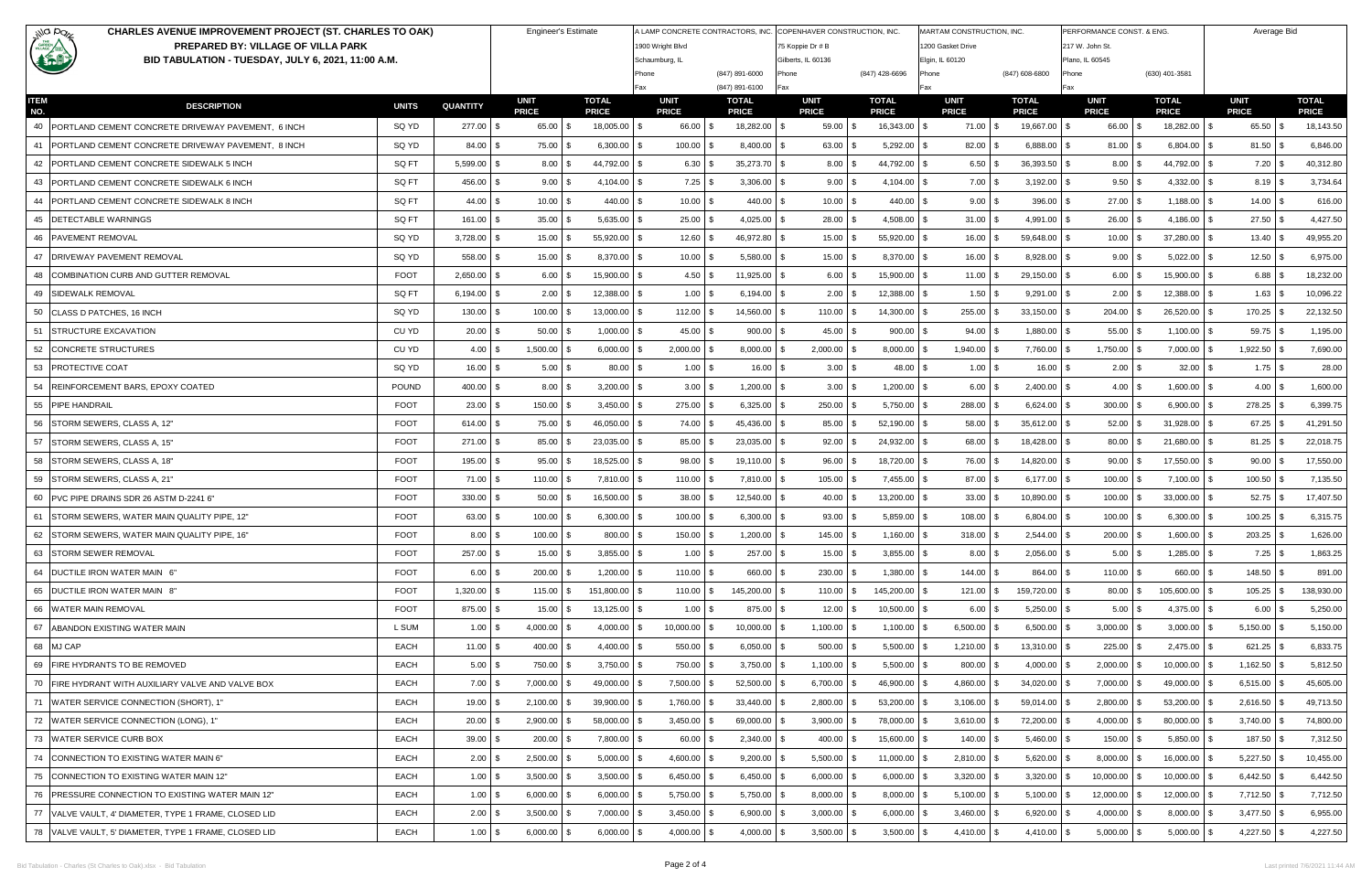| illa paz                                                                                                  | <b>CHARLES AVENUE IMPROVEMENT PROJECT (ST. CHARLES TO OAK)</b><br><b>Engineer's Estimate</b> |              |                 |                             |                              |                             |                              | A LAMP CONCRETE CONTRACTORS, INC. COPENHAVER CONSTRUCTION, INC. |                              | MARTAM CONSTRUCTION, INC.       | PERFORMANCE CONST. & ENG     | Average Bid                 |                              |                             |                              |
|-----------------------------------------------------------------------------------------------------------|----------------------------------------------------------------------------------------------|--------------|-----------------|-----------------------------|------------------------------|-----------------------------|------------------------------|-----------------------------------------------------------------|------------------------------|---------------------------------|------------------------------|-----------------------------|------------------------------|-----------------------------|------------------------------|
| <b>CARDEN</b><br>PREPARED BY: VILLAGE OF VILLA PARK<br>BID TABULATION - TUESDAY, JULY 6, 2021, 11:00 A.M. |                                                                                              |              |                 |                             |                              | 1900 Wright Blvd            |                              | 75 Koppie Dr # B                                                |                              | 200 Gasket Drive                |                              | 217 W. John St.             |                              |                             |                              |
|                                                                                                           |                                                                                              |              |                 |                             |                              | Schaumburg, IL<br>Phone     | (847) 891-6000               | Gilberts, IL 60136<br>Phone                                     | (847) 428-6696               | Elgin, IL 60120<br>Phone        | (847) 608-6800               | Plano, IL 60545<br>Phone    | (630) 401-3581               |                             |                              |
|                                                                                                           |                                                                                              |              |                 |                             |                              | Fax                         | (847) 891-6100               | Fax                                                             |                              | Fax                             | Fax                          |                             |                              |                             |                              |
| <b>ITEM</b><br>NO.                                                                                        | <b>DESCRIPTION</b>                                                                           | <b>UNITS</b> | <b>QUANTITY</b> | <b>UNIT</b><br><b>PRICE</b> | <b>TOTAL</b><br><b>PRICE</b> | <b>UNIT</b><br><b>PRICE</b> | <b>TOTAL</b><br><b>PRICE</b> | UNIT<br><b>PRICE</b>                                            | <b>TOTAL</b><br><b>PRICE</b> | <b>UNIT</b><br><b>PRICE</b>     | <b>TOTAL</b><br><b>PRICE</b> | <b>UNIT</b><br><b>PRICE</b> | <b>TOTAL</b><br><b>PRICE</b> | <b>UNIT</b><br><b>PRICE</b> | <b>TOTAL</b><br><b>PRICE</b> |
| 79 WATER VALVE 8"                                                                                         |                                                                                              | EACH         | $2.00$ \$       | $2,000.00$ \$               | $4,000.00$ \$                | $1,650.00$ \$               | $3,300.00$ \$                | $2,000.00$ \$                                                   | 4,000.00                     | $\mathfrak{s}$<br>$1,840.00$ \$ | 3,680.00<br>- \$             | 3,000.00<br>-\$             | 6,000.00                     | 2,122.50                    | 4,245.00<br>l \$             |
|                                                                                                           | 80 WATER MAIN INSULATION                                                                     | SQ FT        | 500.00          | 3.00                        | 1,500.00                     |                             | $1,500.00$ \ \$              | 15.00                                                           | 7,500.00                     | $8.00$ \$                       | 4,000.00<br>- \$             | 5.00<br>l \$                | 2,500.00                     | $7.75$ \\$                  | 3,875.00                     |
|                                                                                                           | 81 ISTEEL CASING PIPE IN TRENCH, 16-INCH                                                     | <b>FOOT</b>  | 35.00           | 200.00                      | 7,000.00                     | 135.00                      | $4,725.00$ \\$               | 180.00                                                          | 6,300.00                     | $136.00$ \$<br>-SS              | 4,760.00                     | 150.00                      | 5,250.00                     | 150.25                      | 5,258.75                     |
|                                                                                                           | 82 SANITARY SEWER, REMOVE AND REPLACE, 6-INCH DIAMETER OR LESS                               | <b>FOOT</b>  | 655.00          | 85.00                       | 55,675.00                    | 96.00                       | 62,880.00 \$                 | 95.00                                                           | 62,225.00                    | 78.00                           | 51,090.00                    | 100.00                      | 65,500.00                    | 92.25                       | 60,423.75                    |
|                                                                                                           | 83 SANITARY SEWER, REMOVE AND REPLACE, OVER 6-INCH DIAMETER                                  | <b>FOOT</b>  | $204.00$ \ \;   | 110.00                      | 22,440.00 \$                 | 168.00                      | $34,272.00$ \$               | 107.00                                                          | 21,828.00                    | 122.00                          | 24,888.00<br>- \$            | 450.00                      | 91,800.00                    | 211.75                      | 43,197.00                    |
|                                                                                                           | 84 SANITARY SEWER SERVICE CONNECTION, REMOVE & REPLACE                                       | EACH         | 30.00           | 500.00                      | 15,000.00                    | 1,250.00                    | $37,500.00$ \$               | 600.00                                                          | 18,000.00                    | 2,860.00                        | 85,800.00                    | 2,200.00                    | 66,000.00                    | 1,727.50                    | 51,825.00                    |
| 85<br><b>PLACE</b>                                                                                        | REMOVE EXISTING SANITARY SEWER SERVICE CONNECTION AND ABANDON IN                             | EACH         | 11.00           | 300.00                      | 3,300.00                     | 1,000.00                    | $11,000.00$ \ \$             | 200.00                                                          | 2,200.00                     | 1,310.00                        | 14,410.00                    | 1,800.00<br>- \$            | 19,800.00                    | 1,077.50                    | 11,852.50                    |
| 86                                                                                                        | ABANDON EXISTING COMBINED SEWER                                                              | L SUM        | 1.00            | 2,000.00                    | 2,000.00                     | 3,000.00                    | $3,000.00$ \$                | 17,000.00                                                       | 17,000.00                    | 5,500.00                        | 5,500.00                     | 3,800.00                    | 3,800.00                     | 7,325.00                    | 7,325.00                     |
| 87                                                                                                        | ADJUSTING SANITARY SEWER SERVICE LINE                                                        | <b>FOOT</b>  | $100.00$ \ \$   | 60.00                       | 6,000.00                     | 25.00                       | $2,500.00$ \ \$              | 45.00                                                           | 4,500.00                     | 56.00<br>\$                     | $5,600.00$ \ \$              | 75.00 \$                    | 7,500.00                     | 50.25                       | 5,025.00                     |
|                                                                                                           | 88 PROTRUDING TAP REMOVAL                                                                    | EACH         | 3.00            | 100.00                      | 300.00                       | 165.00                      | $495.00$ \ \$                | 400.00                                                          | 1,200.00                     | $180.00$ \$<br>\$.              | 540.00<br>- \$               | 150.00<br><b>S</b>          | 450.00                       | $223.75$ \$                 | 671.25                       |
|                                                                                                           | 89 CIPP LINER FOR SANITARY SEWER MAIN 10"                                                    | <b>FOOT</b>  | $601.00$ \ \$   | 40.00                       | 24,040.00                    | 51.00                       | $30,651.00$ \$               | 52.00                                                           | 31,252.00                    | 52.50<br>\$.                    | $31,552.50$ \$               | 46.00<br><b>S</b>           | 27,646.00                    | 50.38                       | 30,278.38                    |
| 90                                                                                                        | <b>ISEWER LINING-LATERAL REINSTATEMENT</b>                                                   | EACH         | 22.00           | 150.00                      | 3,300.00                     | 83.00                       | 1,826.00 \$                  | 86.00                                                           | 1,892.00                     | $85.00$ \$<br>\$.               | $1,870.00$ \$                | 75.00                       | 1,650.00                     | 82.25                       | 1,809.50                     |
|                                                                                                           | 91 ISEWER ROOT FOAM TREATMENT                                                                | <b>FOOT</b>  | $1,131.00$ \ \$ | 5.00                        | $5,655.00$ \\$               |                             | $3,393.00$ \ \$              | 4.50                                                            | 5,089.50                     | $3.50$ \$<br>\$.                | $3,958.50$ \$                |                             | $3,393.00$ \$                | $3.50$ \$                   | 3,958.50                     |
|                                                                                                           | 92 SEWER DYE TESTING                                                                         | EACH         | 15.00           | 1,250.00                    | 18,750.00                    | 468.00                      | $7,020.00$ \$                | 489.00                                                          | 7,335.00                     | $500.00$ \$<br>\$.              | 7,500.00                     | 425.00                      | 6,375.00                     | 470.50 \$                   | 7,057.50                     |
|                                                                                                           | 93 SANITARY SEWER MANHOLE, 4'-DIAMETER, TYPE 1 FRAME, CLOSED LID                             | EACH         | 2.00            | 6,000.00                    | 12,000.00                    | 6,000.00                    | $12,000.00$ \$               | 3,200.00                                                        | 6,400.00                     | 3,810.00                        | 7,620.00<br>- \$             | 15,000.00<br>-\$            | 30,000.00                    | 7,002.50                    | 14,005.00                    |
|                                                                                                           | 94 SEWER SERVICE CLEANOUT                                                                    | EACH         | 40.00 \$        | 800.00                      | 32,000.00                    | 685.00                      | 27,400.00 \$                 | 350.00                                                          | 14,000.00                    | 480.00                          | 19,200.00                    | 450.00                      | 18,000.00                    | 491.25                      | 19,650.00                    |
|                                                                                                           | 95   SEWER SERVICE CHECK VALVE                                                               | EACH         | $30.00$ \$      | 1,000.00                    | 30,000.00                    | 875.00                      | $26,250.00$ \$               | 1,500.00                                                        | 45,000.00                    | 960.00                          | 28,800.00                    | 450.00<br>-\$               | 13,500.00                    | 946.25                      | 28,387.50                    |
|                                                                                                           | 96   SEWER SERVICE FRAME AND LID                                                             | EACH         | $40.00$ \ \;    | 80.00                       | 3,200.00                     | 213.00                      | 8,520.00 \$                  | 500.00                                                          | 20,000.00                    | 280.00<br>\$.                   | 11,200.00                    | 300.00<br>- \$              | 12,000.00                    | 323.25                      | 12,930.00                    |
|                                                                                                           | 97 COMBINATION CONCRETE CURB AND GUTTER, TYPE B-4.12                                         | <b>FOOT</b>  | 7.00            | 35.00                       | 245.00                       | 22.00                       | $154.00$ \$                  | 100.00                                                          | 700.00                       | $46.00$ \$<br>-SS               | 322.00<br>- \$               | $37.00$ \ \$                | 259.00                       | 51.25                       | 358.75                       |
|                                                                                                           | 98 COMBINATION CONCRETE CURB AND GUTTER, TYPE B-6.12                                         | <b>FOOT</b>  | 2,652.00        | 25.00                       | 66,300.00                    | 22.00                       | 58,344.00 \$                 | 24.00                                                           | 63,648.00                    | 28.00                           | 74,256.00                    | 22.00                       | 58,344.00                    | 24.00                       | 63,648.00                    |
|                                                                                                           | 99 CONCRETE CURB, TYPE B                                                                     | <b>FOOT</b>  | $23.00$ \$      | 40.00                       | 920.00                       | $30.00$ \ \$                | $690.00$ \$                  | 26.00                                                           | 598.00                       | $42.00$ \$<br>\$                | $966.00$ \$                  | $39.00$ \$                  | 897.00                       | 34.25                       | 787.75                       |
|                                                                                                           | 100 PIPE UNDERDRAINS, TYPE 1, 6"                                                             | <b>FOOT</b>  | $70.00$ \ \$    | 20.00                       | $1,400.00$ \\$               | $38.00$ \ \$                | $2,660.00$ \$                | 25.00                                                           | 1,750.00                     | $38.00$ \$<br>\$.               | 2,660.00                     | 45.00                       | 3,150.00                     | $36.50$ \$                  | 2,555.00                     |
|                                                                                                           | 101 CATCH BASINS, TYPE A, 4'-DIAMETER                                                        | EACH         | $17.00$ \$      | $3,200.00$ \$               | $54,400.00$ \$               | 3,050.00                    | $51,850.00$ \$<br>l Si       | 3,000.00                                                        | 51,000.00<br>l \$            | $3,410.00$ \ \$<br>-\$          | 57,970.00 \$                 | $3,400.00$ \$               | 57,800.00 \$                 | $3,215.00$ \$               | 54,655.00                    |
|                                                                                                           | 102 CATCH BASINS, TYPE C                                                                     | EACH         | $11.00$ \ \;    | 1,000.00                    | $11,000.00$ :                | 1,500.00                    | 16,500.00 \$                 | 1,100.00                                                        | 12,100.00                    | 1,660.00<br>\$                  | 18,260.00<br>- \$            | 2,000.00<br>- \$            | 22,000.00                    | 1,565.00                    | 17,215.00                    |
|                                                                                                           | 103 MANHOLES, TYPE A. 4'-DIAMETER                                                            | EACH         | 9.00            | 2,700.00                    | 24,300.00                    | 3,200.00                    | 28,800.00 \$                 | 2,800.00                                                        | 25,200.00<br>- \$            | $3,460.00$ \$                   | $31,140.00$ \$               | $3,500.00$ \$               | 31,500.00                    | 3,240.00                    | 29,160.00                    |
|                                                                                                           | 104 MANHOLES, TYPE A, 7'-DIAMETER                                                            | EACH         | $1.00$ \$       | 6,000.00                    | $6,000.00$ \ \$              | $9,200.00$ \$               | $9,200.00$ \$                | 8,000.00                                                        | 8,000.00<br>l SS             | 8,920.00 \$<br>-S               | $8,920.00$ \ \$              | 35,000.00<br>∣\$            | 35,000.00                    | 15,280.00                   | 15,280.00                    |
|                                                                                                           | 105 TYPE 1 FRAME, CLOSED LID                                                                 | EACH         | $10.00$ \$      | 700.00                      | $7,000.00$ \ \$              | 460.00                      | $4,600.00$ \$                | 450.00                                                          | 4,500.00<br>l SS             | $400.00$ \ \$                   | $4,000.00$ \ \$              | 700.00 \$                   | 7,000.00                     | 502.50                      | 5,025.00                     |
|                                                                                                           | 106 TYPE 11 FRAME AND GRATE                                                                  | EACH         | 6.00%           | $700.00$ \ \$               |                              | $600.00$ \ \$               | $3,600.00$ \$                | 450.00                                                          | 2,700.00<br>IS.              | $550.00$ \ \$<br>\$             | $3,300.00$ \ \$              | 750.00 \$                   | 4,500.00                     | 587.50                      | 3,525.00                     |
|                                                                                                           | 107 TYPE 11V FRAME AND GRATE                                                                 | EACH         | 22.00           | 700.00                      | 15,400.00 \$                 | 600.00                      | 13,200.00 \$                 | 450.00                                                          | 9,900.00<br>l \$             | $550.00$ \ \$<br>\$.            | $12,100.00$ \$               | 750.00<br><b>\$</b>         | 16,500.00                    | 587.50                      | 12,925.00                    |
|                                                                                                           | 108 VALVE VAULTS TO BE ADJUSTED                                                              | EACH         | $1.00$ \ \$     | $500.00$ \ \$               | $500.00$ \ \$                | $400.00$ \ \$               | $400.00$ \$                  | 600.00 \$                                                       | 600.00                       | $490.00$ \ \$<br>-\$            | 490.00 \$                    | $1,000.00$ \$               | 1,000.00                     | $622.50$ \\$                | 622.50                       |
|                                                                                                           | 109   DRAINAGE & UTILITY STRUCTURES TO BE ADJUSTED                                           | EACH         | $9.00$ \ \$     | 600.00                      | $5,400.00$ \\$               | $400.00$ \ \$               | $3,600.00$ \$                | 670.00 \$                                                       | 6,030.00                     | $490.00$ \ \$<br>\$.            | $4,410.00$ \ \$              | 1,000.00<br><b>S</b>        | 9,000.00                     | $640.00$ \$                 | 5,760.00                     |
|                                                                                                           | 110 DRAINAGE & UTILITY STRUCTURES TO BE RECONSTRUCTED                                        | EACH         | $1.00$ \ \;     | 1,200.00                    | 1,200.00                     | 1,500.00                    | $1,500.00$ \ \$              | 1,100.00                                                        | 1,100.00                     | $1,410.00$ \$<br>\$             | $1,410.00$ \ \$              | 2,800.00<br>l \$            | 2,800.00                     | 1,702.50                    | 1,702.50                     |
|                                                                                                           | 111 DRAINAGE STRUCTURES TO BE REMOVED                                                        | EACH         | $11.00$ \$      | 1,000.00                    | $11,000.00$ \ \$             | $350.00$ \$                 | $3,850.00$ \$                | $350.00$ \$                                                     | 3,850.00                     | $300.00$ \$<br>-\$              | $3,300.00$ \ \$              | $350.00$ \ \$               | $3,850.00$ \\$               | $337.50$ \$                 | 3,712.50                     |
|                                                                                                           | 112 VALVE VAULTS TO BE ABANDONED                                                             | EACH         |                 | $800.00$ \ \$               | $1,600.00$ \ \$              | $350.00$ \\$                | 700.00 \$                    | $100.00$ \$                                                     | 200.00                       | $480.00$ \$<br>-\$              | $960.00$ \$                  | $350.00$ \ \$               | $700.00$ \ \$                | $320.00$ \ \$               | 640.00                       |
|                                                                                                           | 113 THERMOPLASTIC PAVEMENT MARKINGS - LINE 6"                                                | <b>FOOT</b>  | 384.00 \$       | $10.00$ \$                  | $3,840.00$ \$                | $6.60$ \ \$                 | $2,534.40$ \$                | $7.00$ \$                                                       | $2,688.00$ \$                | $8.00$ \$                       | $3,072.00$ \$                | $10.00$ \$                  | $3,840.00$ \$                | $7.90$ \$                   | 3,033.60                     |
|                                                                                                           | 114   THERMOPLASTIC PAVEMENT MARKINGS - LINE 24"                                             | <b>FOOT</b>  | 60.00 \$        | $20.00$ \$                  | $1,200.00$ \ \$              | $26.40$ \ \ \$              | $1,584.00$ \ \$              | $27.00$ \$                                                      | 1,620.00                     | $21.00$ \ \$<br>\$              |                              | $20.00$ \$                  | 1,200.00                     | IS.                         | 1,416.00                     |
|                                                                                                           | 115 TRAFFIC CONTROL AND PROTECTION (SPECIAL)                                                 | L SUM        | 1.00            | 60,000.00                   | 60,000.00                    | 81,000.00                   | 81,000.00 \$                 | 88,000.00                                                       | 88,000.00                    | 45,000.00                       | 45,000.00                    | 95,000.00                   | 95,000.00                    | 77,250.00                   | 77,250.00                    |
|                                                                                                           | 116 CONSTRUCTION LAYOUT                                                                      | L SUM        | $1.00$ \$       | 15,000.00                   | $15,000.00$   \;             | $30,000.00$ \$              | $30,000.00$ \$               | 34,500.00                                                       | 34,500.00<br>IS.             | 18,300.00 \$<br>\$.             | 18,300.00 \$                 | $35,000.00$ \$              | 35,000.00                    | 29,450.00                   | 29,450.00                    |
|                                                                                                           | 117   PRE-CONSTRUCTION VIDEO RECORDING                                                       | L SUM        | $1.00$ \$       | $3,000.00$ \$               | $3,000.00$ \$                | $16,000.00$ \$              | $16,000.00$ \$               | 17,000.00 \$                                                    | 17,000.00 \$                 | $2,500.00$ \$                   | $2,500.00$ \$                | $3,000.00$ \$               | $3,000.00$ \$                | $9,625.00$ \$               | 9,625.00                     |